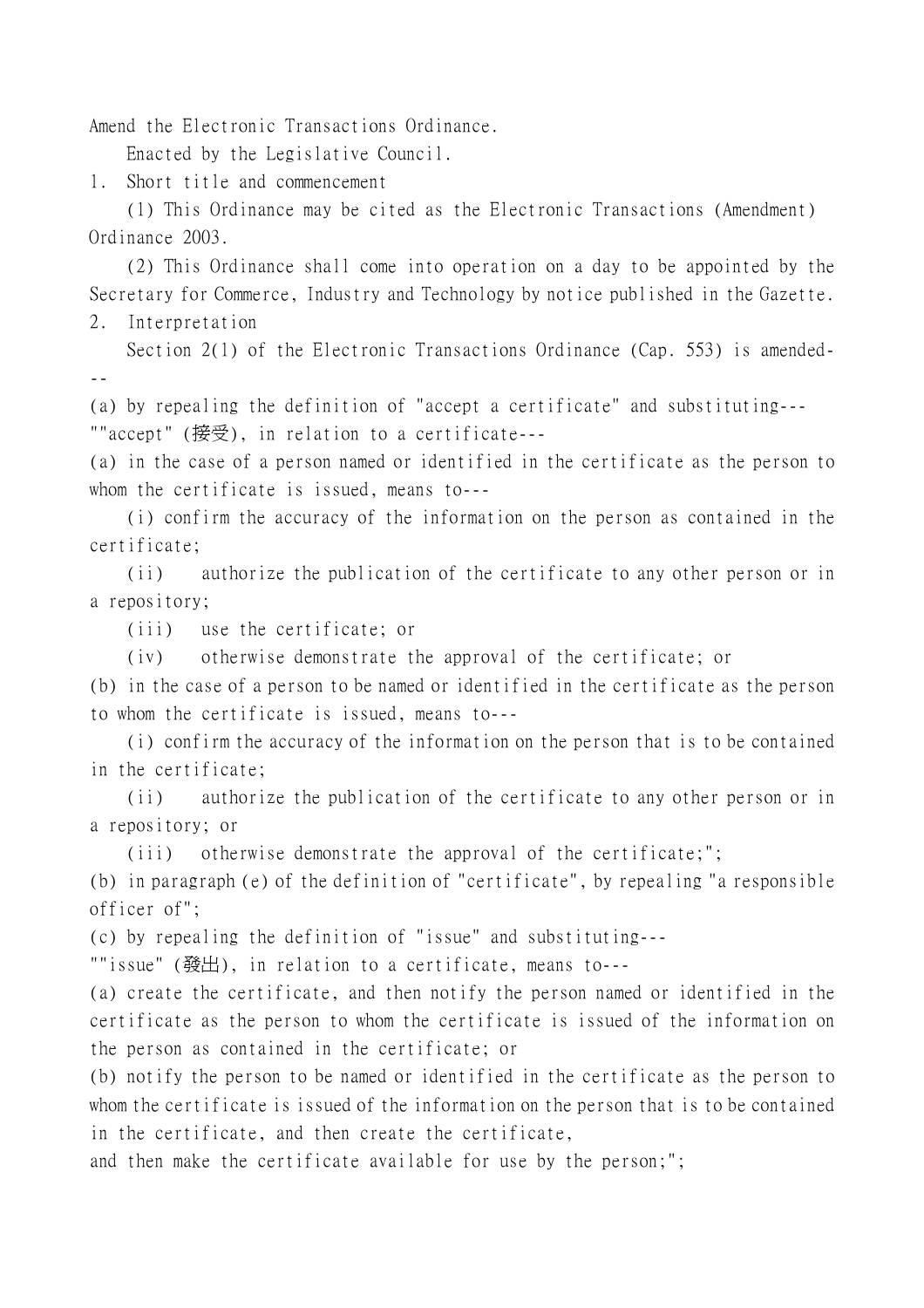## (d) by adding---

""consent" (同意), in relation to a person, includes consent that can be reasonably inferred from the conduct of the person;

"government entity" (政府單位) means a public officer or a public body; "Permanent Secretary" (常任秘書長) means the Permanent Secretary for Commerce, Industry and Technology (Communications and Technology);".

## 3. Section added

The following is added---

"5A. Service of documents

(1) Without limiting the generality of section 5, if a rule of law under a provision set out in Schedule 3 requires a document to be served on a person by personal service or by post (whether or not there is any further specification as to the address or place at which such service is to be effected), the provision shall be construed as also providing that service of the document in the form of an electronic record to an information system designated by the person satisfies the requirement under the provision if the information contained in the electronic record is accessible so as to be usable for subsequent reference.

(2) Without limiting the generality of section 5, if a rule of law under a provision set out in Schedule 3 permits a document to be served on a person by personal service or by post (whether or not there is any further specification as to the address or place at which such service is to be effected), the provision shall be construed as also providing that service of the document in the form of an electronic record to an information system designated by the person is permitted under the provision if the information contained in the electronic record is accessible so as to be usable for subsequent reference.".

4. Electronic signatures, digital signatures, etc.

Section 6 is amended---

(a) by repealing subsection (1) and substituting---

 $"(1)$  Where---

(a) a rule of law requires the signature of a person ("the first mentioned person") on

a document or provides for certain consequences if the document is not signed by the first mentioned person; and

(b) neither the first mentioned person nor the person to whom the signature is to be given ("the second mentioned person") is or is acting on behalf of a government entity,

an electronic signature of the first mentioned person satisfies the requirement if--- (c) the first mentioned person uses a method to attach the electronic signature to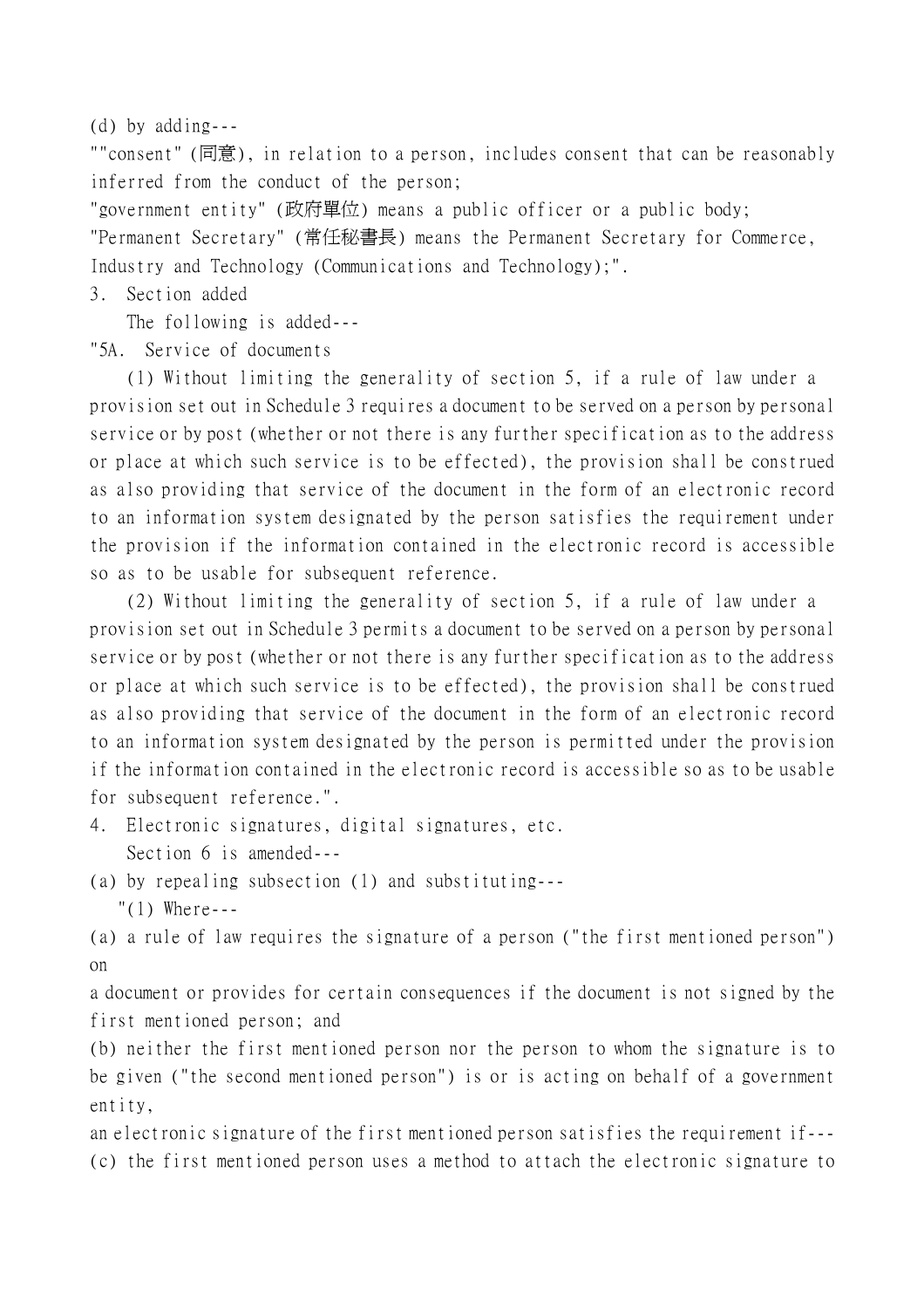or logically associate the electronic signature with an electronic record for the purpose of identifying himself and indicating his authentication or approval of the information contained in the document in the form of the electronic record; (d) having regard to all the relevant circumstances, the method used is reliable, and is appropriate, for the purpose for which the information contained in the document is communicated; and

(e) the second mentioned person consents to the use of the method by the first mentioned person.

```
(1A) Where---
```
(a) a rule of law requires the signature of a person on a document or provides for certain consequences if the document is not signed by the person; and

(b) either or both of the person mentioned in paragraph (a) and the person to whom the signature is to be given is or are or is or are acting on behalf of a government entity or government entities,

a digital signature of the person mentioned in paragraph (a) satisfies the requirement if the digital signature is---

(c) supported by a recognized certificate;

(d) generated within the validity of that certificate; and

(e) used in accordance with the terms of that certificate.";

(b) in subsection  $(2)$ ---

(i) by repealing "(1)" and substituting " $(1A)(d)$ ";

(ii) in paragraph (a), by adding "by the Director, and the certificate is not revoked or suspended by the recognized certification authority that issues the certificate" after "suspended";

(iii) by adding---

"(aa) in the case of a recognized certificate that is a certificate designated as a recognized certificate issued by the recognized certification authority referred to in section 34, the designation is not withdrawn by the certification authority;".

5. Part heading amended

The heading to Part IV is amended by adding "5A," after "5,".

6. Permanent Secretary may make orders

excluding application of section

5, 6, 7 or 8, etc.

Section 11 is amended---

(a) in subsection (1), by repealing "Secretary" and substituting "Permanent Secretary";

(b) in subsection (2)---

(i) by repealing "Secretary" and substituting "Permanent Secretary";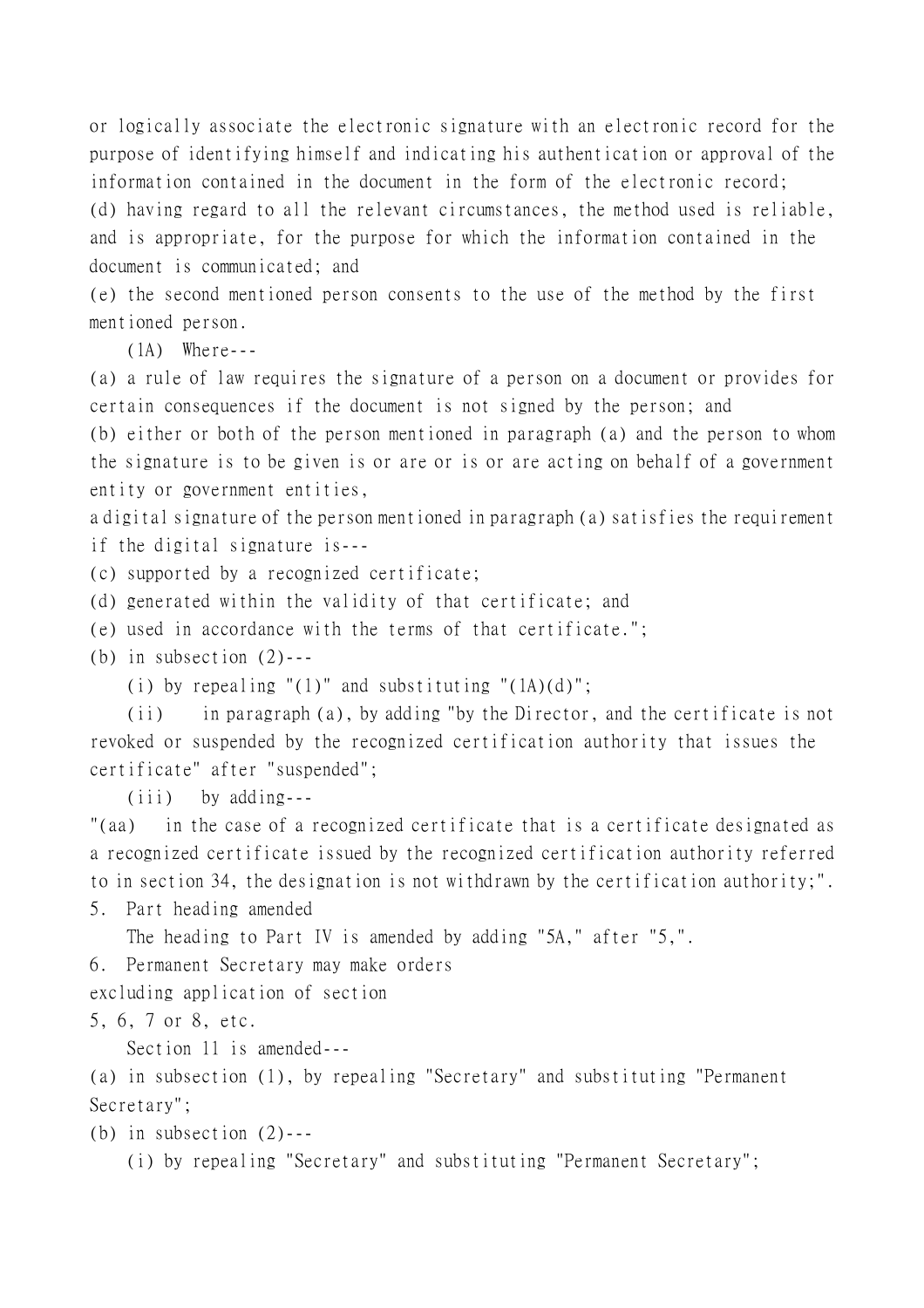(ii) by repealing "this Ordinance" and substituting "section 5, 5A, 6, 7 or  $8"$ :

(c) in subsection (3), by repealing "Secretary" and substituting "Permanent Secretary".

7. Electronic record to comply with specified requirements to satisfy sections 5,  $5A$ .

6, 7 and 8

Section 12 is amended by repealing "Secretary" and substituting "Permanent Secretary".

8. Consent required for sections 5, 5A and 7 to

apply to transactions between persons

who are not government entities

Section 15 is amended---

(a) by adding---

 "(2A) If an Ordinance requires a document to be served by a person on another by personal service or by post and neither person is or is acting on behalf of a government entity, section 5A(1) applies only if the person on whom the document is to be served consents to it being served in the form of an electronic record.

(2B) If an Ordinance permits a document to be served by a person on another by personal service or by post and neither person is or is acting on behalf of a government entity, section 5A(2) applies only if the person on whom the document is to be served consents to it being served in the form of an electronic record.";

(b) by repealing subsections (3) and (5).

9. Formation and validity of electronic contracts

Section 17 is amended by adding---

 "(2A) For the avoidance of doubt, it is declared that in the context of the formation of contracts, if an offer or the acceptance of an offer is in whole or in part expressed by means of an electronic record, an electronic signature attached to or logically associated with the electronic record shall not be denied legal effect on the sole ground that it is an electronic signature.".

10. Certification authority may apply

to Director for recognition

Section 20 is amended---

(a) in subsection  $(3)$ ---

```
(i) in paragraph (a)---
```
- (A) by repealing "and" at the end;
- (B) by adding "提供" before "根";

```
(ii) by repealing paragraph (b) and substituting---
```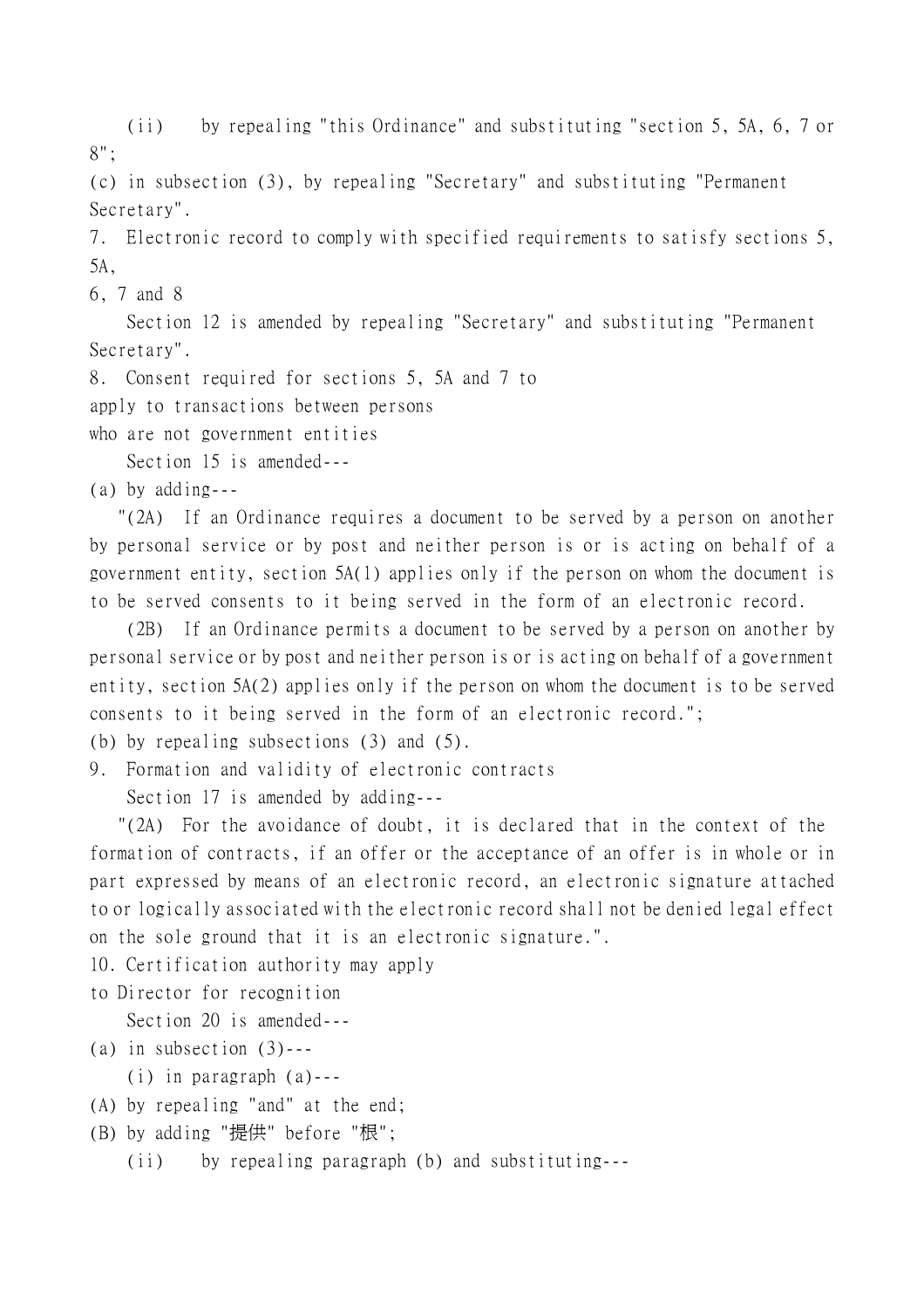"(b) a report which---

(i) contains an assessment as to whether the applicant is capable of complying with such provisions of this Ordinance and of the code of practice as are specified in the code of practice for the purposes of this subparagraph; and

(ii) is made by a person approved by the Director as being qualified to make such a report; and

(c) a statutory declaration which---

(i) states whether the applicant is capable of complying with such provisions of this Ordinance and of the code of practice as are specified in the code of practice for the purposes of this subparagraph; and

(ii) is made by a responsible officer of the applicant.";

(iii) by repealing "長提供" and substituting "長";

(b) by adding---

 "(3A) Any report or statutory declaration required to be furnished under subsection (3) must be made at the expense of the applicant.";

(c) in subsection (4)(b), by adding "or statutory declaration" after "report".

11. Director may on application recognize

certification authorities

Section 21(4)(d) is repealed and the following substituted---

"(d) any report or statutory declaration furnished by the applicant under section  $20(3)$ ;".

12. Director may recognize certificates

Section 22(10) is amended by adding "as they apply to an application for recognition" after "subsection (9)".

13. Matters Director may take into account in

revoking or suspending a recognition

Section 25(c) is repealed and the following substituted---

"(c) any report or statutory declaration furnished by the certification authority under section 43(1) or 43A(1).".

14. Director may renew recognition of

certification authority

Section 27 is amended---

(a) in subsection (4), by repealing everything after "renewal" and substituting "must be made in the prescribed manner and in a form specified by the Director."; (b) by adding---

"(5A) An applicant must furnish to the Director---

(a) the relevant particulars and documents specified under section 30;

(b) a report which---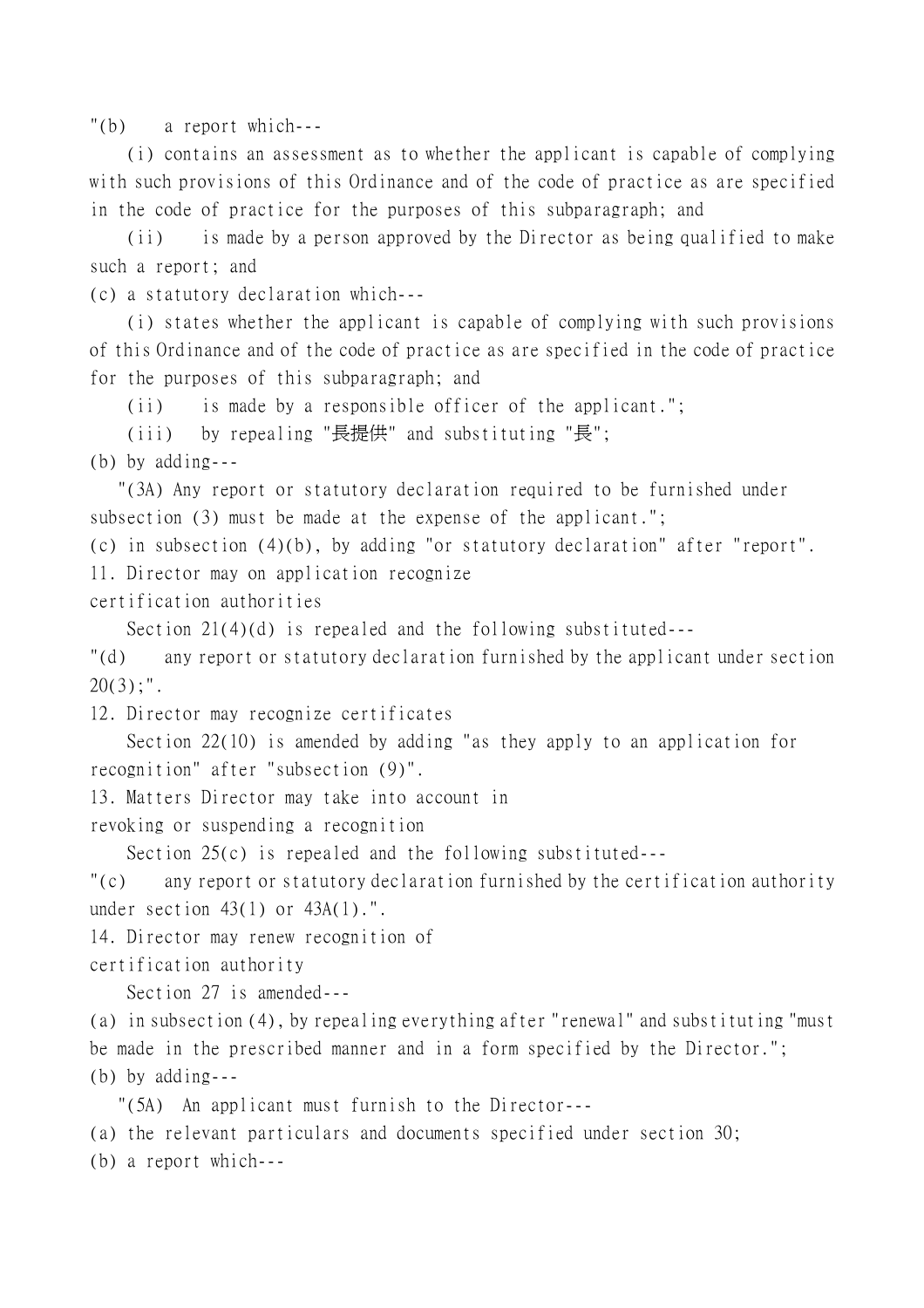(i) contains an assessment as to whether the applicant is and is capable of complying with such provisions of this Ordinance and of the code of practice as are specified in the code of practice for the purposes of this subparagraph; and

(ii) is made by a person approved by the Director as being qualified to make such a report; and

(c) a statutory declaration which---

(i) states whether the applicant is and is capable of complying with such provisions of this Ordinance and of the code of practice as are specified in the code of practice for the purposes of this subparagraph; and

(ii) is made by a responsible officer of the applicant.

(5B) Any report or statutory declaration required to be furnished under subsection (5A) must be made at the expense of the applicant.";

(c) in subsection  $(6)$ , by adding "or  $(5A)$ " after " $(4)$ ";

(d) by adding---

 "(6A) In determining an application for renewal, the Director shall, in addition to any other matter the Director considers relevant, take into account---

(a) any matter set out in section  $21(4)(a)$ , (b), (c), (e) or (f) which applies to the application for renewal as it applies to an application for recognition, subject to necessary modifications; and

(b) any report or statutory declaration furnished by the applicant under subsection (5A).

(6B) Where---

(a) an applicant has furnished to the Director a report for the purpose of complying with the requirements referred to in section  $43(1)(a)$  or  $43A(1)(c)$ ; and

(b) the Director considers that had the report been furnished for the purpose of complying with the requirements referred to in subsection (5A)(b), it would have satisfied those requirements,

the Director may accept the report, and the report shall, for all purposes, be regarded as a report that is furnished under subsection (5A)(b) and that satisfies the requirements referred to in that subsection.

## (6C) Where---

(a) an applicant has furnished to the Director a statutory declaration for the purpose of complying with the requirements referred to in section  $43(1)(b)$  or  $43A(1)(d)$ ; and (b) the Director considers that had the statutory declaration been furnished for the purpose of complying with the requirements referred to in subsection (5A)(c), it would have satisfied those requirements,

the Director may accept the statutory declaration, and the statutory declaration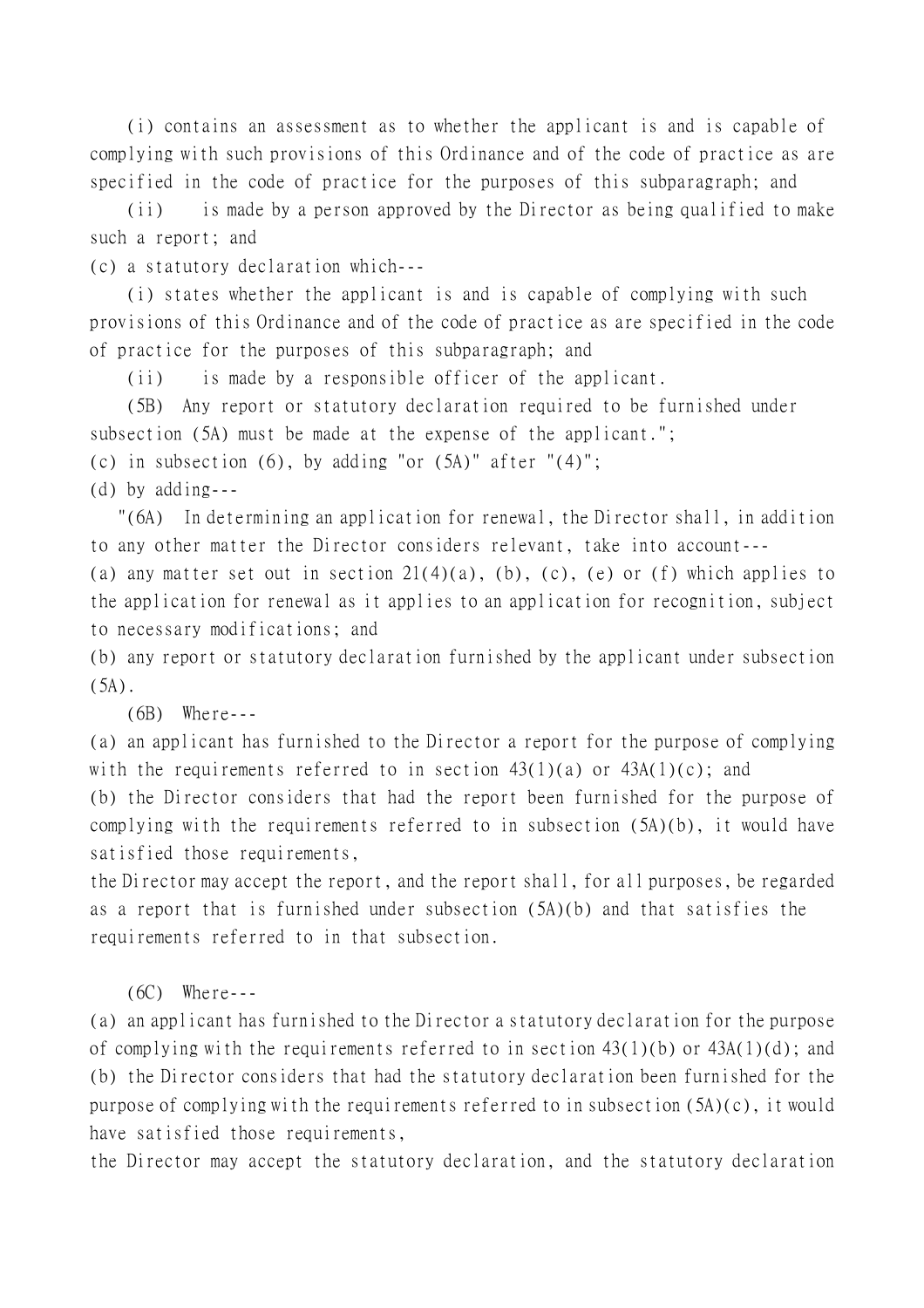shall, for all purposes, be regarded as a statutory declaration that is furnished under subsection (5A)(c) and that satisfies the requirements referred to in that subsection.";

(e) by repealing subsection (7) and substituting---

"(7) In renewing the recognition of a certification authority, the Director may---

(a) attach conditions to the renewal of the recognition; or

(b) specify a period of validity for the renewed recognition.".

15. Director to specify particulars

and documents by notice in

the Gazette

Section 30(1) is amended by repealing "27(4)" and substituting "27(5A)".

16. Section substituted

Section 33 is repealed and the following substituted---

"33. Director may issue code of practice

(1) The Director may issue a code of practice---

(a) specifying standards and procedures for carrying out the functions of recognized certification authorities;

(b) specifying the provisions of this Ordinance and of the code of practice for the purposes of---

(i) section  $20(3)(b)(i)$  and  $(c)(i)$ ;

(ii) section  $27(5A)(b)(i)$  and  $(c)(i)$ ;

(iii) section  $43(1)(a)(i)$  and  $(b)(i)$ ; and

(iv) section  $43A(1)(c)(i)$  and  $(d)(i)$ .

(2) The code of practice issued under subsection (1) may make different provisions for different circumstances and provide for different cases or classes of cases.

(3) The Director may from time to time amend the whole or any part of the code of practice issued under subsection (1), and any reference in this Ordinance to the code shall, unless the context otherwise requires, be construed as a reference to the code as so amended.".

17. Section substituted

Section 36 is repealed and the following substituted---

"36. Publication of issued and accepted

certificates

Where a person named or identified, or to be named or identified, in a recognized certificate as the person to whom the certificate is issued---

(a) accepts the certificate, the recognized certification authority concerned must publish the certificate in a repository as soon as reasonably practicable after it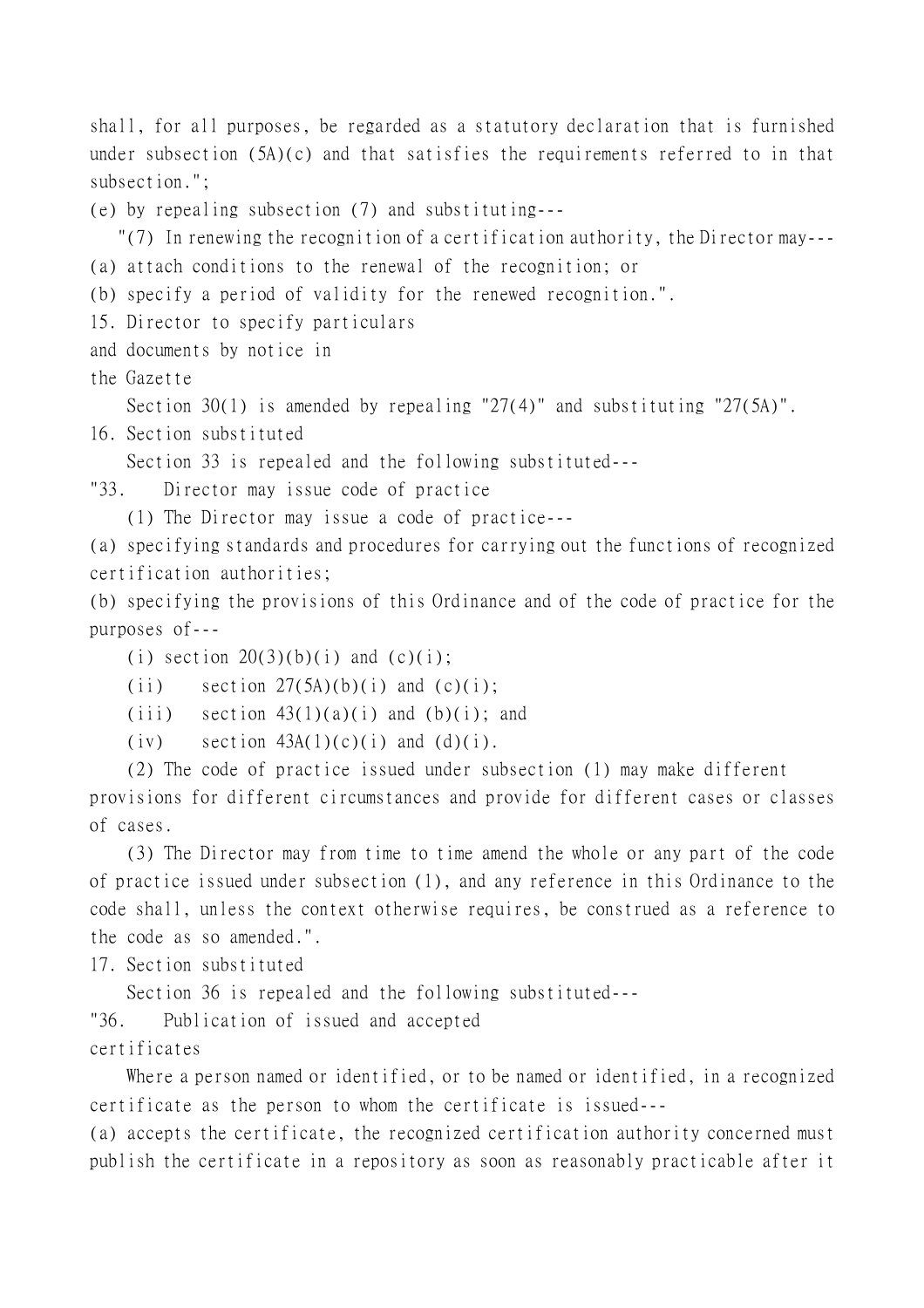issues the certificate;

(b) does not accept the certificate, the recognized certification authority concerned must not publish the certificate.".

18. Recognized certification authority

to use trustworthy system

Section 37 is amended---

(a) in paragraph (a), by repealing "or withdraw" and substituting ", revoke or suspend";

(b) in paragraph (b), by repealing "or withdrawal" and substituting ", revocation or suspension".

19. Recognized certification authority

to furnish report and statutory

declaration on compliance with

Ordinance and code of practice

Section 43 is amended---

(a) by repealing subsections (1) and (2) and substituting---

 "(1) At least once in every 12 months, a recognized certification authority must furnish to the Director---

(a) a report which---

(i) contains an assessment as to whether

the certification authority has, from

the specified date until the last day

of the period to which the report

relates, complied with such provisions of this Ordinance and of the code of practice as are specified in the code of practice for the purposes of this subparagraph; and

(ii) is made by a person approved by the Director as being qualified to make such a report; and

(b) a statutory declaration which---

(i) states whether the certification authority has, from the specified date until the last day of the period to which the statutory declaration relates, complied with such provisions of this Ordinance and of the code of practice as are specified in the code of practice for the purposes of this subparagraph; and

(ii) is made by a responsible officer of the certification authority.

(2) Any report or statutory declaration required to be furnished under subsection (1) must be made at the expense of the certification authority.";

(b) in subsection  $(3)$ ---

(i) by repealing "date of the report" and substituting "respective dates of the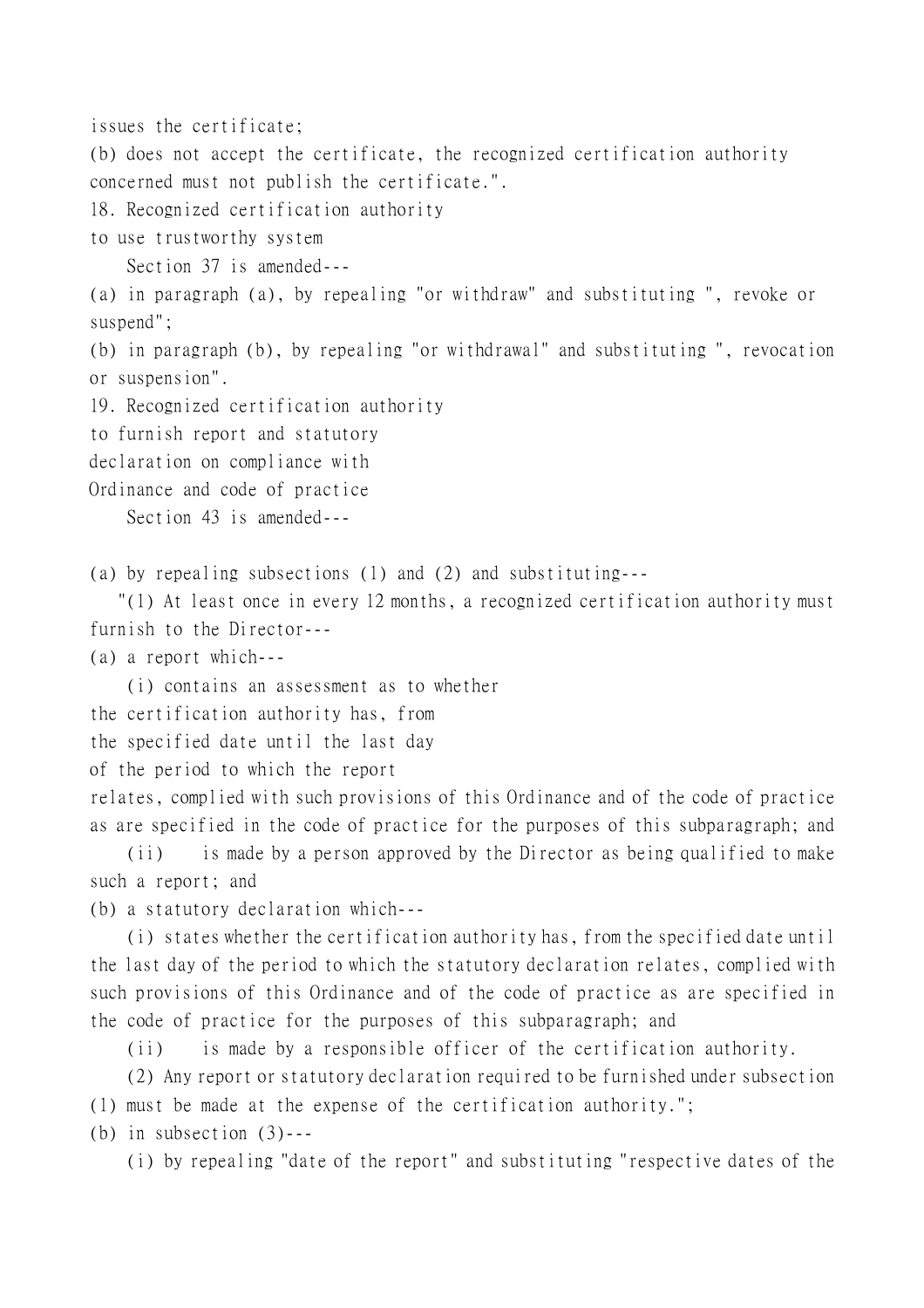report and statutory declaration";

(ii) by adding "and statutory declaration" after "in the report"; (c) by adding---

"(3A) Where---

(a) the certification authority has furnished to

the Director a report for the purpose of complying with the requirements referred to in section  $27(5A)(b)$  or  $43A(1)(c)$ ; and

(b) the Director considers that had the report been furnished for the purpose of complying with the requirements referred to in subsection (1)(a), it would have satisfied those requirements,

the Director may accept the report, and the report shall, for all purposes, be regarded as a report that is furnished under subsection  $(1)(a)$  and that satisfies the requirements referred to in that subsection.

(3B) Where---

(a) the certification authority has furnished to the Director a statutory declaration for the purpose of complying with the requirements referred to in section  $27(5A)(c)$ or  $43A(1)(d)$ ; and

(b) the Director considers that had the statutory declaration been furnished for the purpose of complying with the requirements referred to in subsection (1)(b), it would have satisfied those requirements,

the Director may accept the statutory declaration, and the statutory declaration shall, for all purposes, be regarded as a statutory declaration that is furnished under subsection (1)(b) and that satisfies the requirements referred to in that subsection.";

(d) by repealing subsection (4) and substituting---

"(4) In subsection (1), "specified date" (指明日期) means---

(a) the date on which recognition is granted under section 21 or section 34 comes into operation; or

(b) the day following the last day of the period for which the last report or last statutory declaration, as the case may be, was furnished under that subsection, as the case may require.".

20. Section added

The following is added---

"43A. Recognized certification authority

to furnish report and statutory

declaration when required by

Director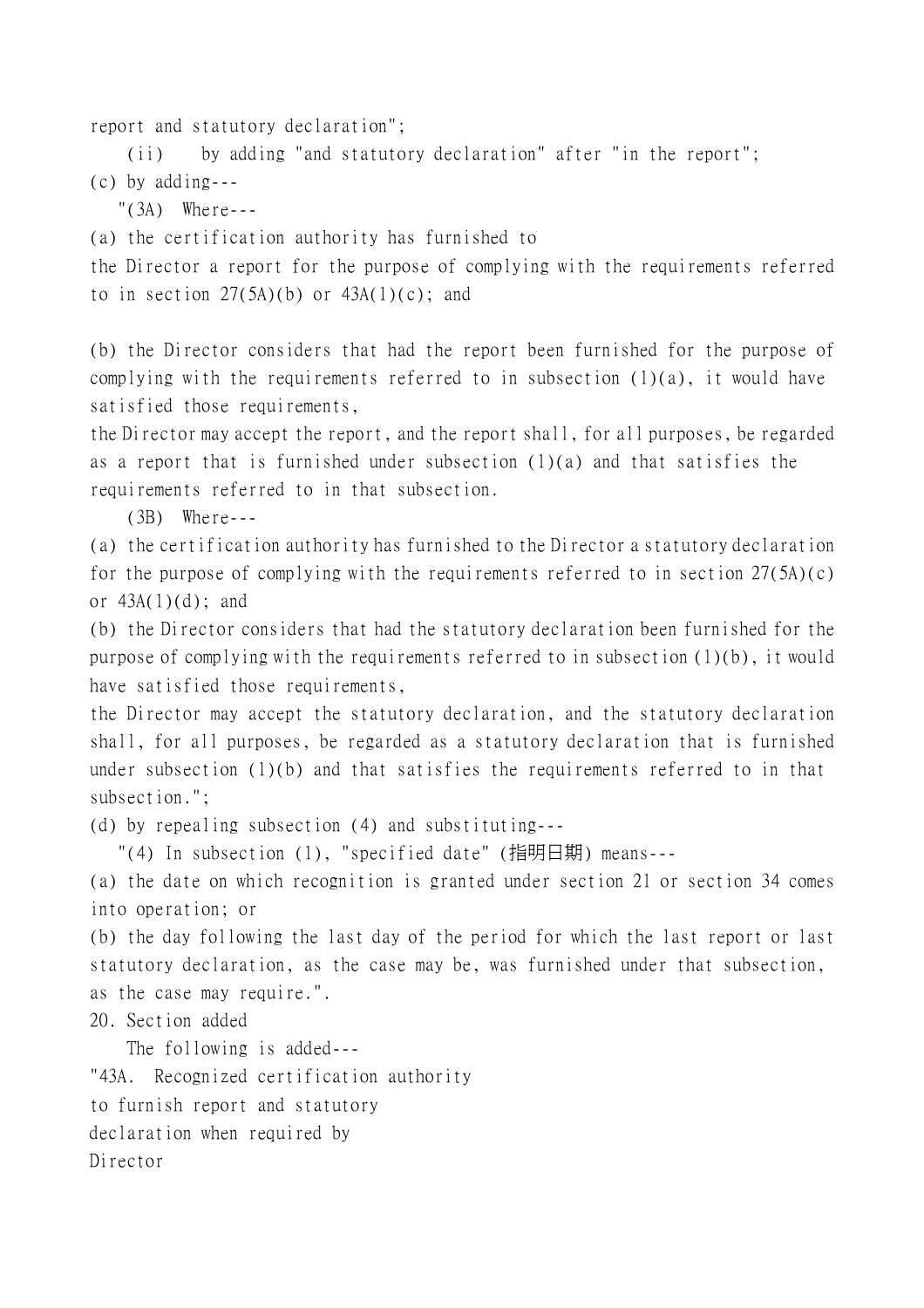(1) Where the Director considers that there have been or will be--- (a) major changes in---

(i) the financial status of a recognized certification authority for operating as such in accordance with this Ordinance and the code of practice;

(ii) the arrangements put in place by a recognized certification authority to cover any liability that may arise from its activities relevant for the purposes of this Ordinance; or

(iii) the system, procedure, security arrangements and standards used by a recognized certification authority to issue recognized certificates; or

(b) any other major changes that may affect the determination of the Director as to whether to---

(i) revoke under section 23(1) the recognition of any certification authority or the recognition of any certificate issued by a recognized certification authority; or

(ii) suspend under section 24(1) the recognition of any certification authority or the recognition of any certificate issued by a recognized certification authority,

the Director may, by notice given to the certification authority, specify the major changes and require the certification authority to furnish to the Director within the period specified in such notice all or any of the following---

(c) a report which---

(i) contains an assessment as to---

(A) whether, having regard to the major changes that have occurred, the certification authority is and is capable of complying;

(B) whether, having regard to the major changes that will occur, the certification authority is capable of complying,

with such provisions of this Ordinance and of the code of practice as are specified in the code of practice for the purposes of this subparagraph; and

(ii) is made by a person approved by the Director as being qualified to make such a report; and

(d) a statutory declaration which---

(i) states---

(A) whether, having regard to the major changes that have occurred, the certification authority is and is capable of complying;

(B) whether, having regard to the major changes that will occur, the certification authority is capable of complying,

with such provisions of this Ordinance and of the code of practice as are specified in the code of practice for the purposes of this subparagraph; and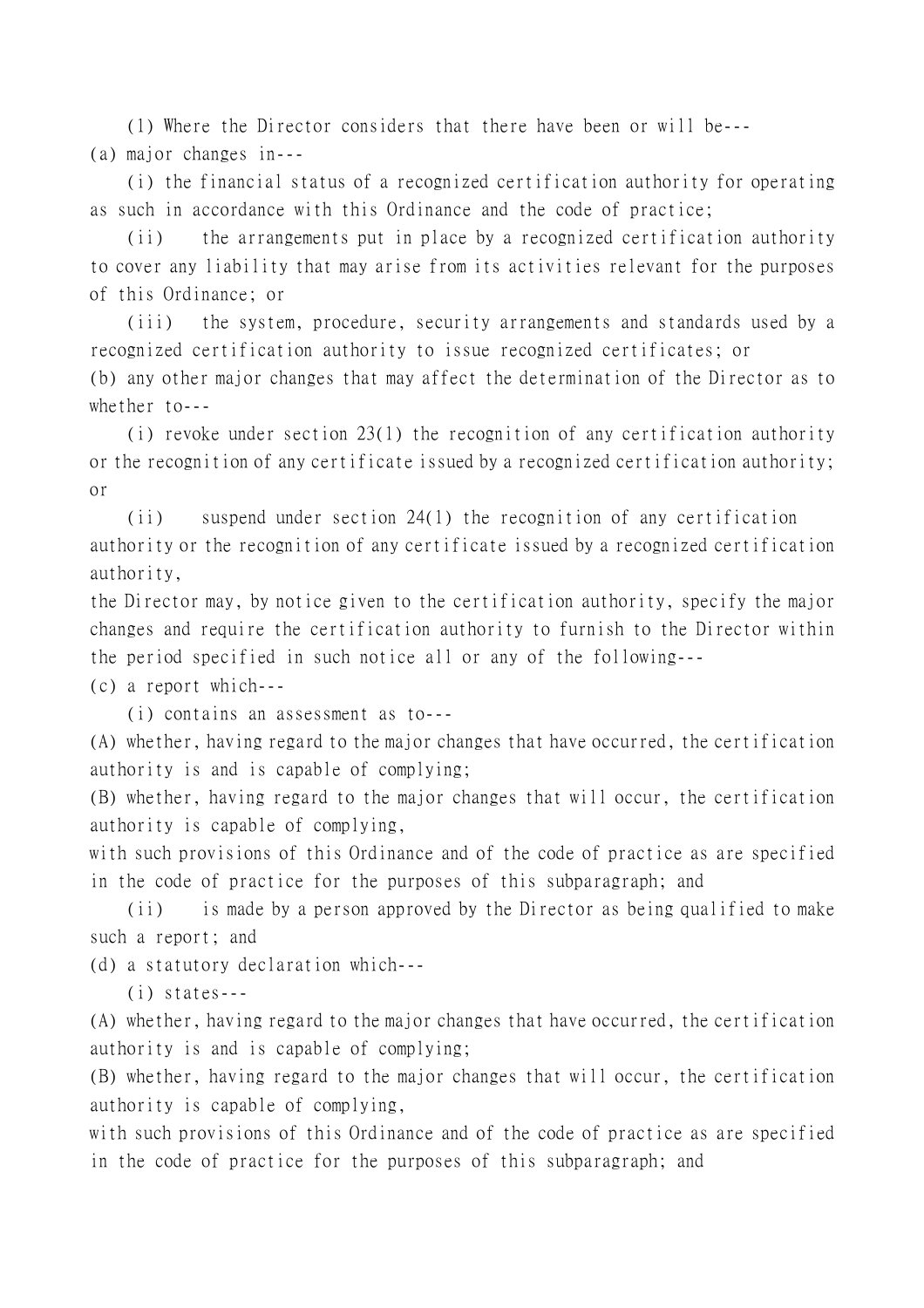(ii) is made by a responsible officer of the certification authority.

(2) Any report or statutory declaration required to be furnished under subsection (1) must be made at the expense of the certification authority.

(3) The Director must publish in the certification authority disclosure record for the certification authority the date of any of the report and statutory declaration and the material information in any of the report and statutory declaration.

(4) Where---

(a) the certification authority has furnished to the Director a report for the purpose of complying with the requirements referred to in section  $27(5A)(b)$  or  $43(1)(a)$ ; and (b) the Director considers that had the report been furnished

for the purpose of complying with the requirements referred

to in subsection  $(1)(c)$ , it would have satisfied those requirements,

the Director may accept the report, and the report shall, for all purposes, be regarded as a report that is furnished under subsection  $(1)(c)$  and that satisfies the requirements referred to in that subsection.

(5) Where---

(a) the certification authority has furnished to the Director a statutory declaration for the purpose of complying with the requirements referred to in section 27(5A)(c) or  $43(1)(b)$ ; and

(b) the Director considers that had the statutory declaration been furnished for the purpose of complying with the requirements referred to in subsection  $(1)(d)$ , it would have satisfied those requirements,

the Director may accept the statutory declaration, and the statutory declaration shall, for all purposes, be regarded as a statutory declaration that is furnished under subsection (1)(d) and that satisfies the requirements referred to in that subsection.

(6) A notice under subsection (1) is taken to have been given by the Director to a recognized certification authority if it is---

(a) sent to the certification authority as an electronic record; or

(b) sent by post or registered post to the last known address of the certification authority.

(7) If in a particular case it is not reasonably practicable to give a notice under subsection (1) by either of the means specified in subsection (6), the notice is taken to have been given if the Director publishes it in the relevant certification authority disclosure record.".

21. Obligation of secrecy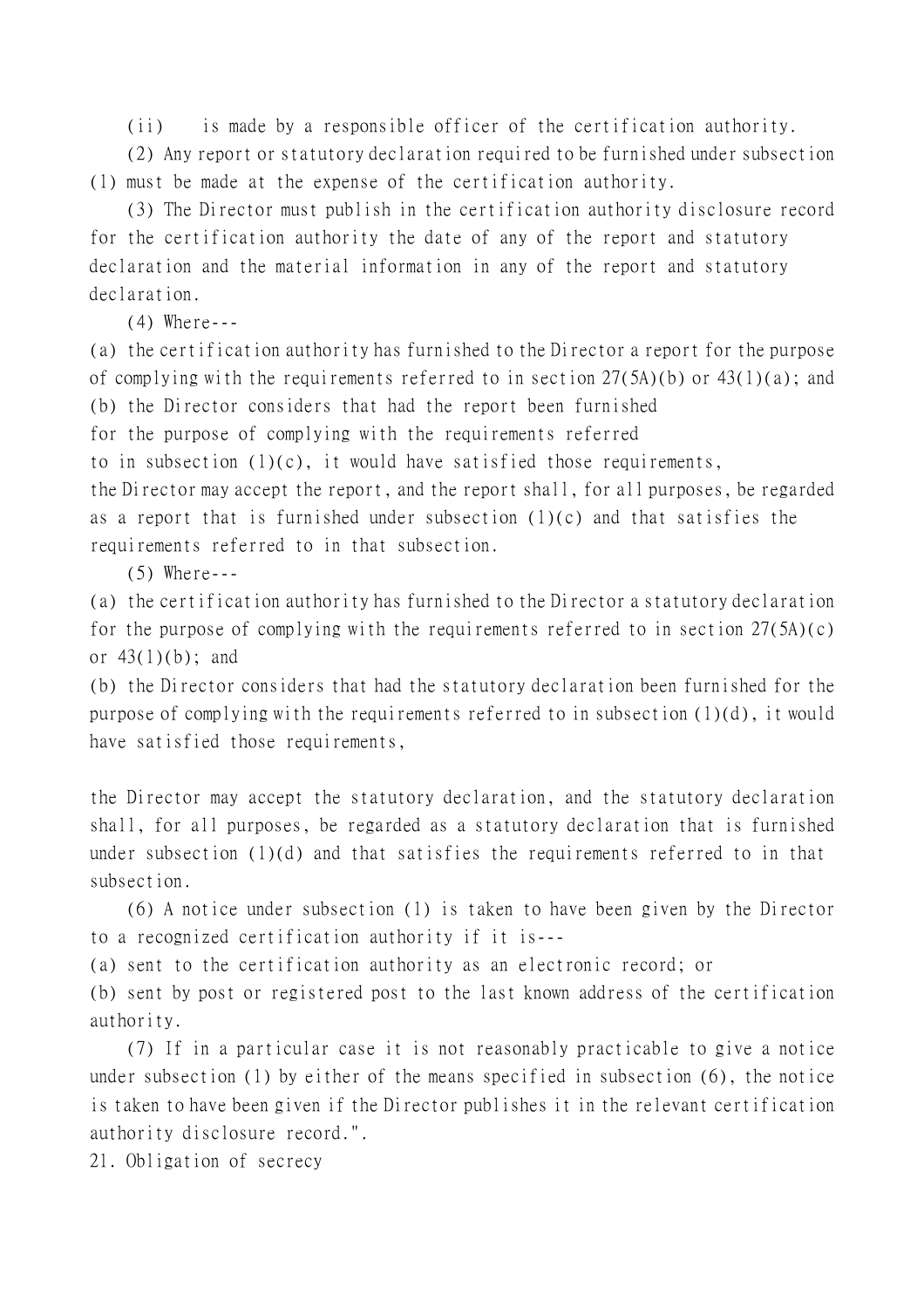Section 46 is amended--- (a) in subsection (1), by adding "any information relating to another person as contained in" before "such record"; (b) in subsection (2)(a), by adding "or any other" before "Ordinance". 22. Secretary may amend Schedules Section 50 is amended by repealing "and 2" and substituting ", 2 and 3". 23. Schedule 3 added The following is added--- "SCHEDULE 3 [ss. 5A & 50] Service of Documents Item Enactment Provision 1. Landlord and Tenant (Consolidation) Section 119Y(1)(a) and (b) Ordinance (Cap. 7) 2. Rating Ordinance (Cap. 116) Section 50(1) 3. Government Rent (Assessment and Collection) Ordinance (Cap. 515) Section 45(1)". Consequential Amendments Inland Revenue Ordinance 24. Interpretation Section 2 of the Inland Revenue Ordinance (Cap. 112) is amended--- (a) in subsection (5)(a), by repealing everything after "signature" and substituting "to; or"; (b) by adding--- "(6) For the purposes of subsection  $(5)(a)$ , a digital signature shall be---(a) supported by a recognized certificate; (b) generated within the validity of that certificate; and (c) used in accordance with the terms of that certificate. (7) For the purposes of subsection  $(6)(a)$ , a digital signature is taken to be supported by a recognized certificate if it is taken to be supported by that certificate under section 2(2) of the Electronic Transactions Ordinance (Cap. 553). (8) In subsection  $(6)(b)$ , "within the validity of that certificate" (在該證書) 的有效期內) has the meaning assigned to it by section 6(2) of the Electronic Transactions Ordinance (Cap. 553).".

Securities and Futures (Financial Resources) Rules

25. Licensed corporations to submit returns

to Commission

Section 56 of the Securities and Futures (Financial Resources) Rules (L.N. 209 of 2002) is amended---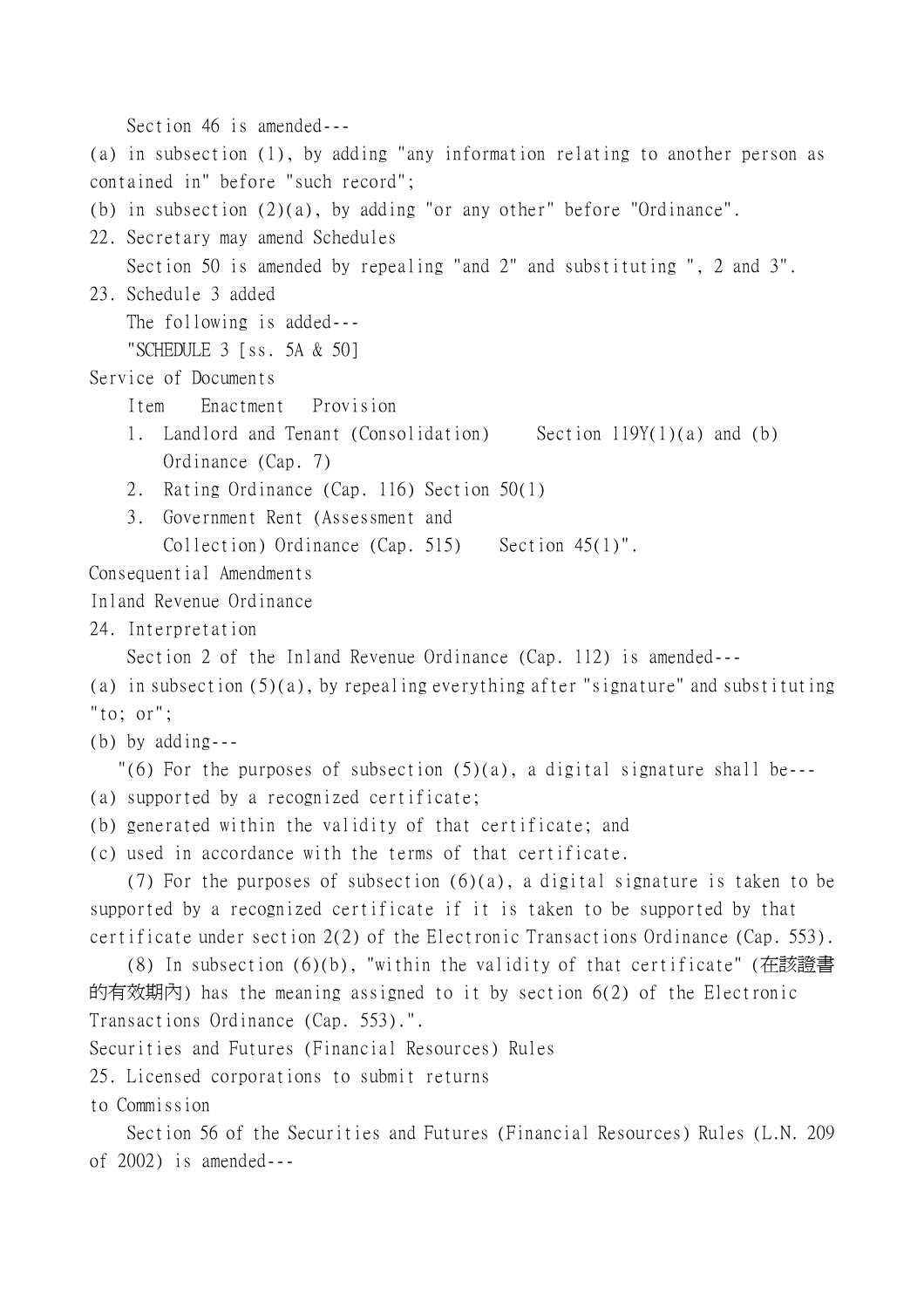(a) in subsection  $(6)(d)(i)$ , by repealing everything after "corporation," and substituting---

"and the digital signature shall be---

(A) supported by a recognized certificate;

(B) generated within the validity of that certificate; and

(C) used in accordance with the terms of that certificate; or";

(b) by adding---

"(6A) For the purposes of subsection  $(6)(d)(i)(A)$ , a digital signature is taken to be supported by a recognized certificate if it is taken to be supported by that certificate under section 2(2) of the Electronic Transactions Ordinance (Cap. 553)."; (c) in subsection  $(7)$ ---

(i) in the definition of "digital signature", by adding "section 2(1) of" after "by";

(ii) by repealing the definition of "recognized certificate" and substituting---

""recognized certificate" (認可證書) has the meaning assigned to it by section 2(1) of the Electronic Transactions Ordinance (Cap. 553);";

(iii) by repealing the definition of "recognized certification authority". Securities and Futures (Miscellaneous) Rules

26. Service of documents on Commission

Section 2 of the Securities and Futures (Miscellaneous) Rules (L.N. 216 of 2002) is amended---

(a) in subsection (3), by repealing everything after "digital signature" and substituting---

", and the digital signature shall be---

(a) supported by a recognized certificate;

(b) generated within the validity of that certificate; and

(c) used in accordance with the terms of that certificate.";

(b) by adding---

"(5) For the purposes of subsection  $(3)(a)$ , a digital signature is taken to be supported by a recognized certificate if it is taken to be supported by that certificate under section 2(2) of the Electronic Transactions Ordinance (Cap. 553).

 $(6)$  In subsection  $(3)$ ---

"digital signature" (數碼簽署) has the meaning assigned to it by section 2(1) of the Electronic Transactions Ordinance (Cap. 553);

"recognized certificate" (認可證書) has the meaning assigned to it by section 2(1) of the Electronic Transactions Ordinance (Cap. 553);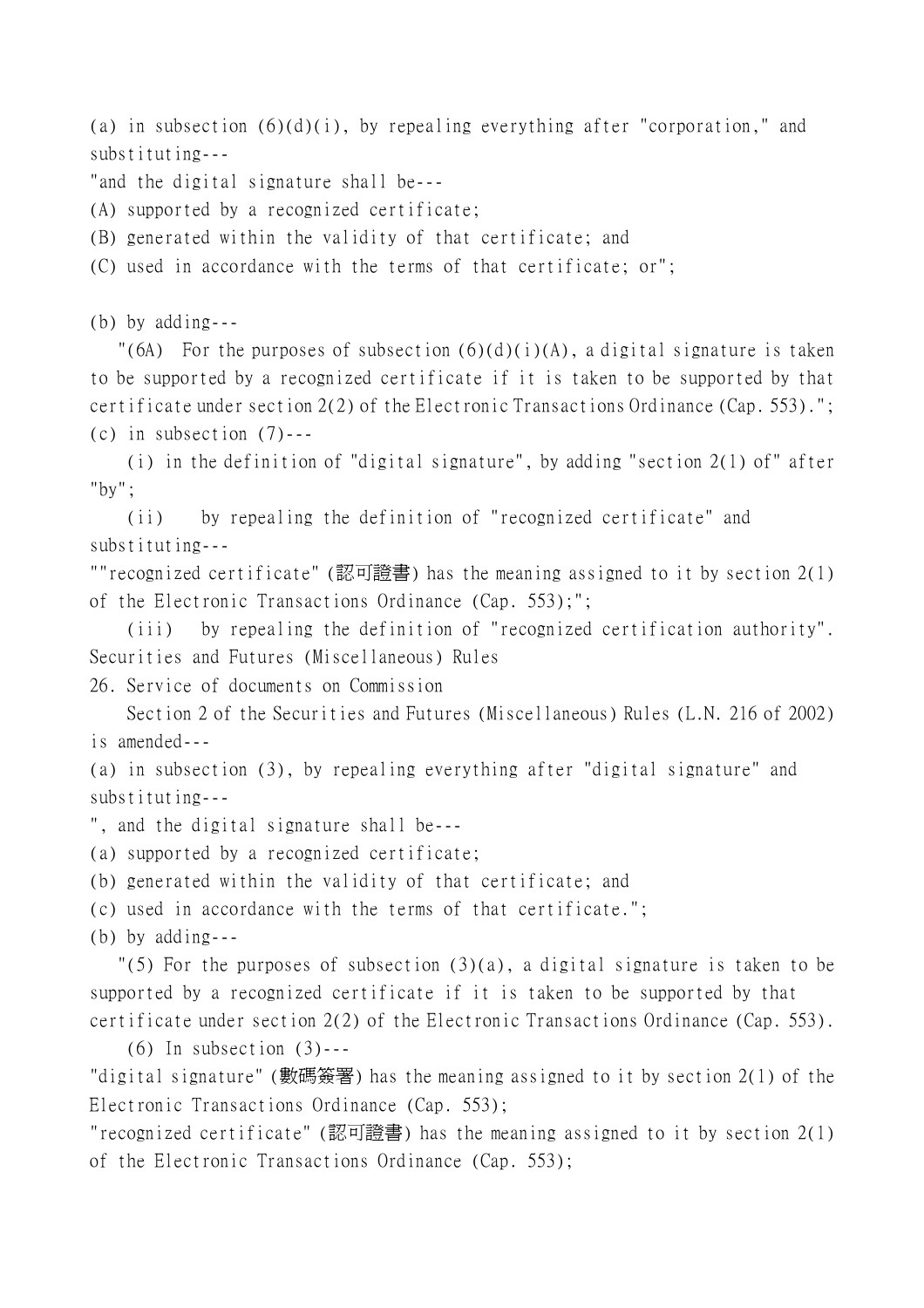"within the validity of that certificate" (在該證書的有效期內) has the meaning assigned to it by section 6(2) of the Electronic Transactions Ordinance (Cap. 553).". Explanatory Memorandum

This Bill contains miscellaneous amendments to the Electronic Transactions Ordinance (Cap. 553) ("the Ordinance").

2. Clause 2 amends section 2 of the Ordinance. In particular---

(a) clause 2(a) repeals and replaces the definition of "accept a certificate" as a result of the proposed amendments to the definition of "issue";

(b) clause 2(b) amends the definition of "certificate" to clarify that a certificate is signed by a certification authority;

(c) clause 2(c) repeals and replaces the definition of "issue" to set out the process of issuing a certificate in different cases;

(d) clause 2(d) introduces a number of definitions in section 2(1) of the Ordinance as a result of the proposed amendments to sections 6, 11, 12 and 15 of the Ordinance. 3. Clause 3 introduces the proposed section 5A of the Ordinance to provide for the service through electronic systems of a document in the form of an electronic record for the purposes of the provisions set out in the proposed Schedule 3 to the Ordinance. 4. Clause 4 amends section 6 of the Ordinance to provide for the use of electronic signatures in transactions not involving a government entity, and the use of digital signatures in transactions involving a government entity.

5. Clause 5 amends the heading to Part IV of the Ordinance as a result of the introduction of the proposed section 5A of the Ordinance.

6. Clauses 6 and 7 amend sections 11 and 12 of the Ordinance respectively to transfer certain powers of the Secretary for Commerce, Industry and Technology under the Ordinance to the Permanent Secretary for Commerce, Industry and Technology (Communications and Technology).

7. Clause 8 amends section 15 of the Ordinance to provide that for transactions not involving a government entity, the proposed section 5A of the Ordinance applies only if the person on whom a document is to be served consents to it being served in the form of an electronic record.

8. Clause 9 amends section 17 of the Ordinance to provide clarifications as to the use of electronic signatures in the formation of electronic contracts.

9. Clause 10 amends section 20 of the Ordinance to---

(a) require a certification authority to furnish a report made by an approved person and a statutory declaration made by a responsible officer of the certification authority in an application for recognition of the certification authority; (b) require that the report and statutory declaration must be made at the expense of the certification authority.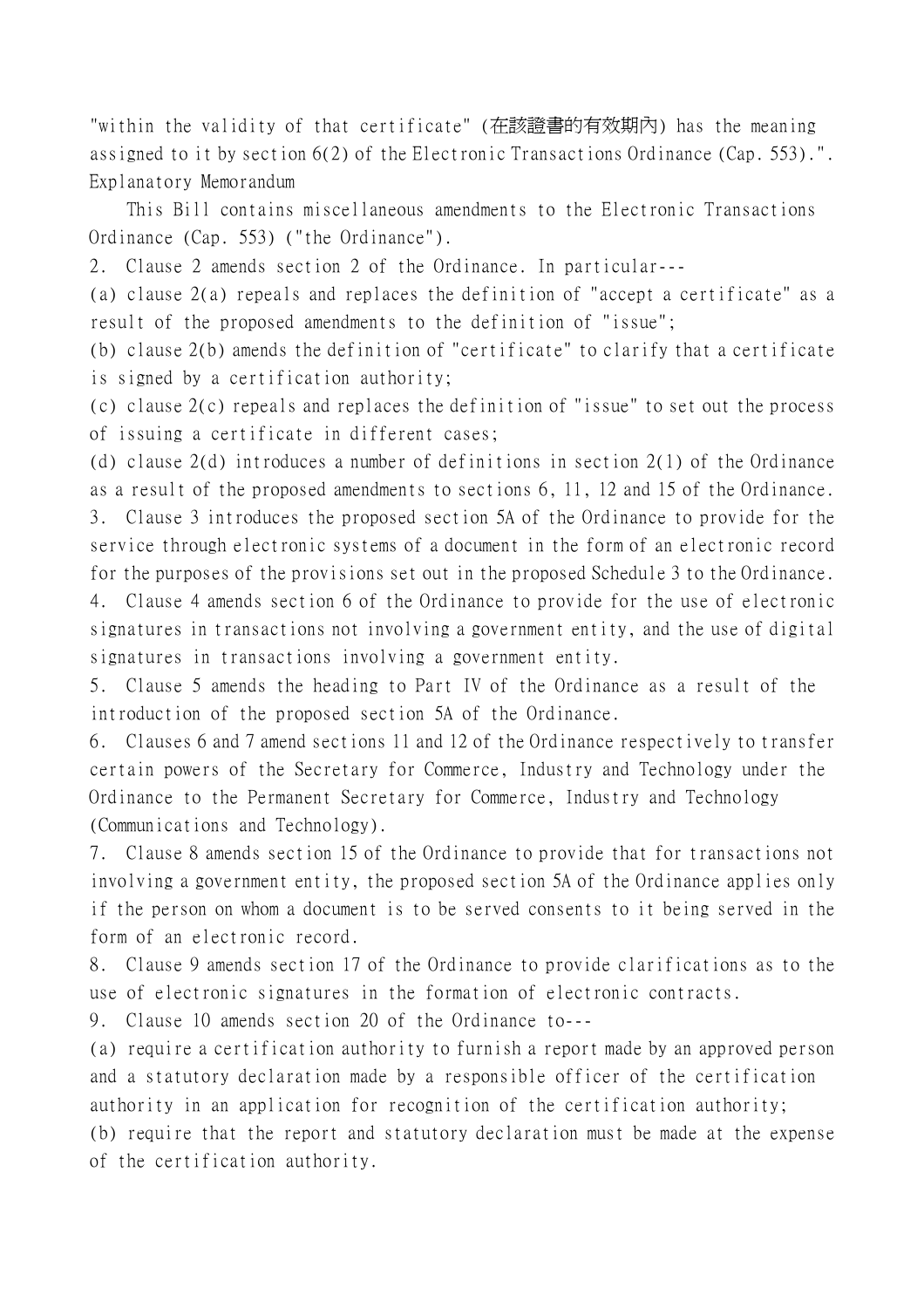10. Clause 11 amends section 21 of the Ordinance as a result of the proposed amendments to section 20 of the Ordinance.

11. Clause 12 amends section 22 of the Ordinance to provide clarifications as to the application of certain provisions of the Ordinance to an application for renewal of the recognition of a certificate.

12. Clause 13 amends section 25 of the Ordinance as a result of the proposed amendments to section 43 of the Ordinance and the introduction of the proposed section 43A of the Ordinance.

13. Clause 14 amends section 27 of the Ordinance to---

(a) require a recognized certification authority to furnish a report made by an approved person and a statutory declaration made by a responsible officer of the certification authority in an application for renewal of the recognition of the certification authority;

(b) require that the report and statutory declaration must be made at the expense of the certification authority;

(c) require that the Director of Information Technology Services ("the Director") must consider, among others, the report and statutory declaration in determining the application;

(d) provide that the Director may accept a report or statutory declaration furnished under the amended section 43 of the Ordinance or the proposed section 43A of the Ordinance and the report or statutory declaration shall be regarded as a report or statutory declaration that is furnished under the amended section 27 of the Ordinance and that satisfies the requirements referred to in that section.

14. Clause 15 amends section 30 of the Ordinance as a result of the proposed amendments to section 27 of the Ordinance.

15. Clause 16 repeals and replaces section 33 of the Ordinance to provide for the Director's power to issue a code of practice.

16. Clause 17 repeals and replaces section 36 of the Ordinance to clarify the meaning of the original references to "subscriber" in that section.

17. Clause 18 amends section 37 of the Ordinance to require a recognized certification authority to use a trustworthy system in relation to the revocation or suspension of recognized certificates.

18. Clause 19 amends section 43 of the Ordinance to---

(a) require a recognized certification authority to furnish a report made by an approved person and a statutory declaration made by a responsible officer of the certification authority at least once in every 12 months;

(b) require that the report and statutory declaration must be made at the expense of the certification authority;